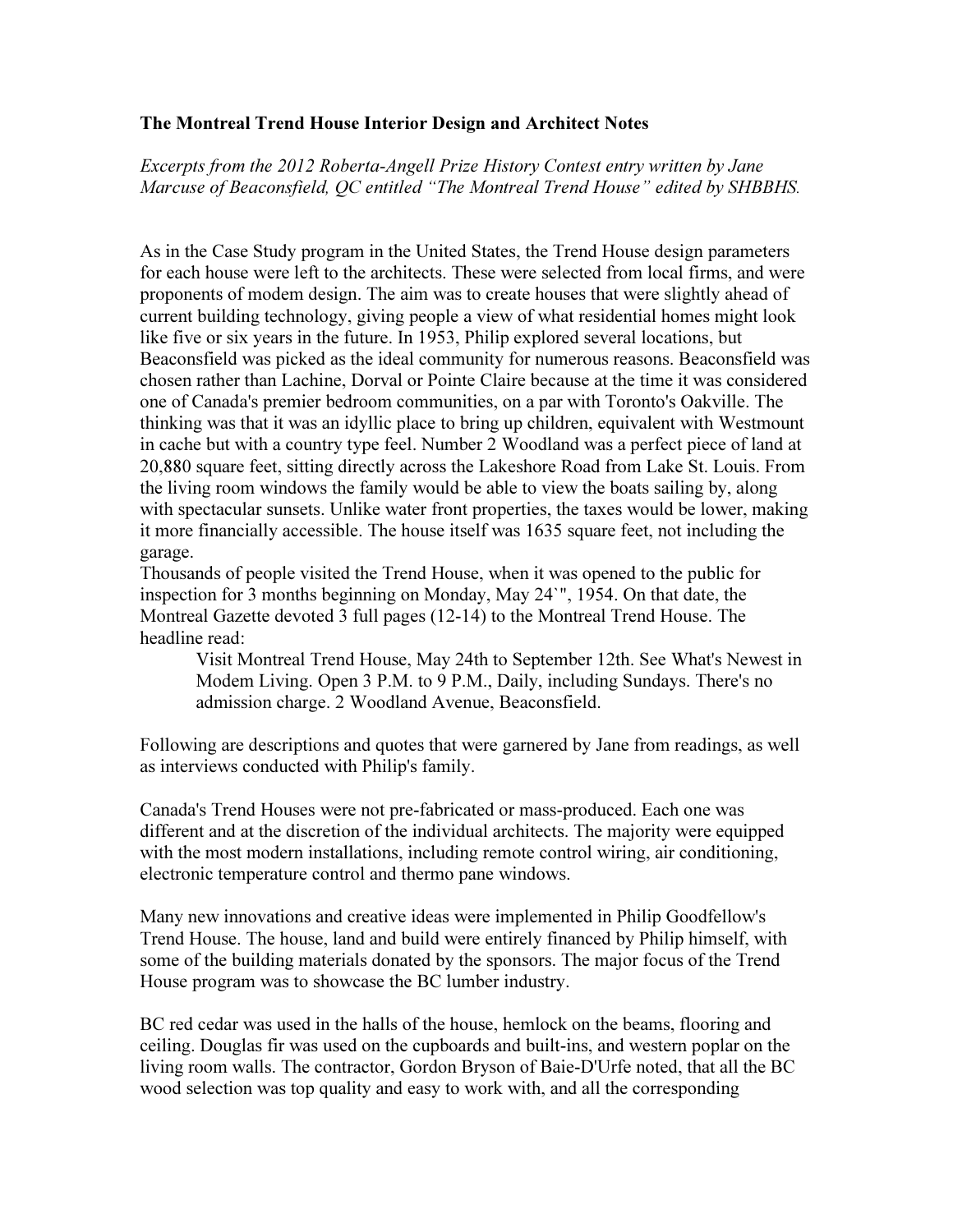materials were revolutionary. In the high traffic areas such as the kitchen Philip chose Dominion Inlaid Linoleum. For the kitchen counters he chose Arborite with a four- inch backsplash. He also put Arborite on the hinged-hatched- shelf between the kitchen and dining room. The pattern for both was called Grey Tweed. The walls of the bathrooms were also Arborite, the pattern Tan Irish Linen. Metal moldings surrounded the master bathroom's double sinks and the Arborite colour was Yellow Irish Linen.

The Canadian Arborite Company, established in 1948, manufactured a composite material, which was a water and heat resistant paper melamine. The melamine was combined with resins to make it fire retardant. For it's time, it transformed the type of materials that were traditionally used on kitchen counters. Prior to the use of Arborite, linoleum or wood was used. In the United States the equivalent product to Arborite was Formica.

The selection of interior and exterior paint colors was chosen to accentuate rather than under emphasize the natural beauty of the wood. Philip and a colour consultant from the Sherwin Williams Paint Company accomplished this by using yellow with blends of brown and blue. Each room had its own individual colour scheme, yet it was in harmony with the overall plan.

Anaconda copper tubing was used for the plumbing and heating. There was a solid brass rustproof hot water tank and the eaves troughs, downspouts, flashing and valleys were also copper. Solid brass or bronze hardware was used throughout the house, and there were bronze insect screens.

The windows were thermo pane, and mirrors played an important role to bring depth and light to the rooms. Fiberglass insulation was used throughout, which was said to form an effective thermal barrier of millions of individual pockets. It was also fire retardant, which was a first, as prior insulation materials easily burned.

From a design perspective the house reflected Philip's family orientation. To quote Philip, "There is a growing conviction among contemporary Canadian architects that streamlining in new homes can be overdone. We have been prone to forget about our family life in home design. We have discounted the presence of our children and relegated them to the basement or spare room. Children should not be shooed off to unwanted corners of the house. I have tried to correct this by using a `core'."

Philip's outstanding example of this was a family size kitchen with modem additions such as an automatic dishwasher and remote control lighting. The family areas were comprised of the kitchen and laundry room, with a low bar marking off the dining area, which then flows directly into a large play area, where the children's toys, and the family TV set were. On the other side of the half wall from the kitchen to the playroom, there were stools and a counter top. The children could exit the playroom to the largest part of the yard. This king size playroom off the kitchen was designed so that the children could play while being supervised by the adults in the kitchen. Quote: "It is important, explains Philip that the children and adults have a room where they can gather. It is also important that the adults reserve to themselves, for entertaining guests or for their own cultural enjoyment, a room of their own." To achieve this, he designed a handsome living and dining room on the opposite side of the kitchen to the playroom. This was the showpiece of the Montreal Trend House with its lofty pitched ceiling using the two full floors of the